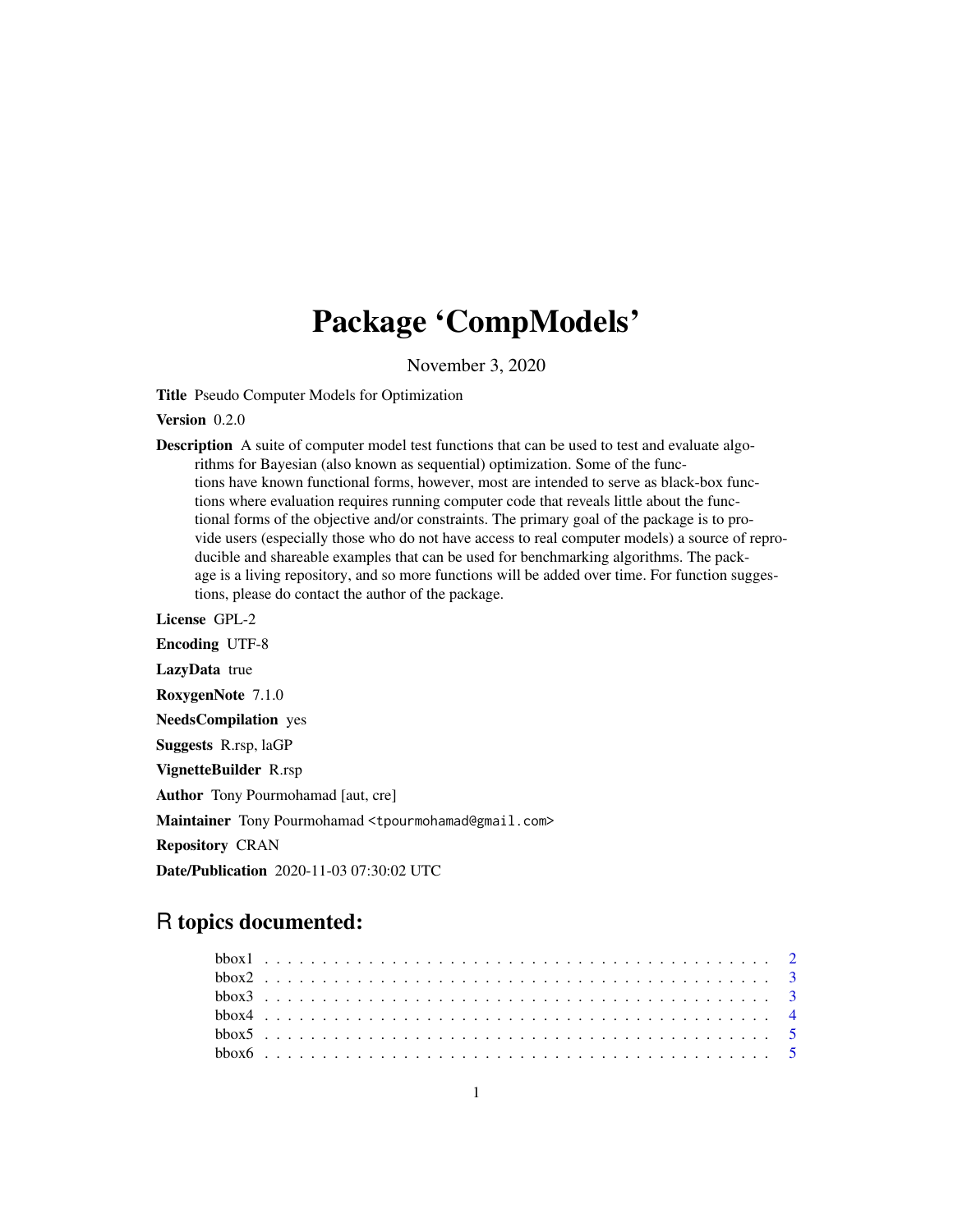#### <span id="page-1-0"></span>2 bbox1

| Index |  |  |  |  |  |  |  |  |  |  |  |  |  |  |  |  |  |  |  |  | 12 |
|-------|--|--|--|--|--|--|--|--|--|--|--|--|--|--|--|--|--|--|--|--|----|
|       |  |  |  |  |  |  |  |  |  |  |  |  |  |  |  |  |  |  |  |  |    |
|       |  |  |  |  |  |  |  |  |  |  |  |  |  |  |  |  |  |  |  |  |    |
|       |  |  |  |  |  |  |  |  |  |  |  |  |  |  |  |  |  |  |  |  |    |
|       |  |  |  |  |  |  |  |  |  |  |  |  |  |  |  |  |  |  |  |  |    |
|       |  |  |  |  |  |  |  |  |  |  |  |  |  |  |  |  |  |  |  |  |    |
|       |  |  |  |  |  |  |  |  |  |  |  |  |  |  |  |  |  |  |  |  |    |

bbox1 *A black-box computer model*

#### Description

A black-box computer model that evaluates the objective and constraint functions for a given input value.

#### Usage

bbox1(x1, x2)

#### Arguments

| x1 | A scalar value between -1.5 and 2.5, inclusive |
|----|------------------------------------------------|
| x2 | A scalar value between -3 and 3, inclusive     |

#### Value

The evaluation of running the black-box computer model at input  $(x1, x2)$ .

- obj: A scalar objective function value
- con: A vector of constraint function values

#### Note

A solution is feasible only if of all of the constraint functions values are less than or equal to 0.

#### Examples

### Running the black-box computer model at  $x1 = 1$ ,  $x2 = 2$ ###  $obj = -1.5$  and con =  $(-3.5, -0.25)$ ###  $(x1, x2) = (1, 2)$  is a feasible solution bbox1(1,2)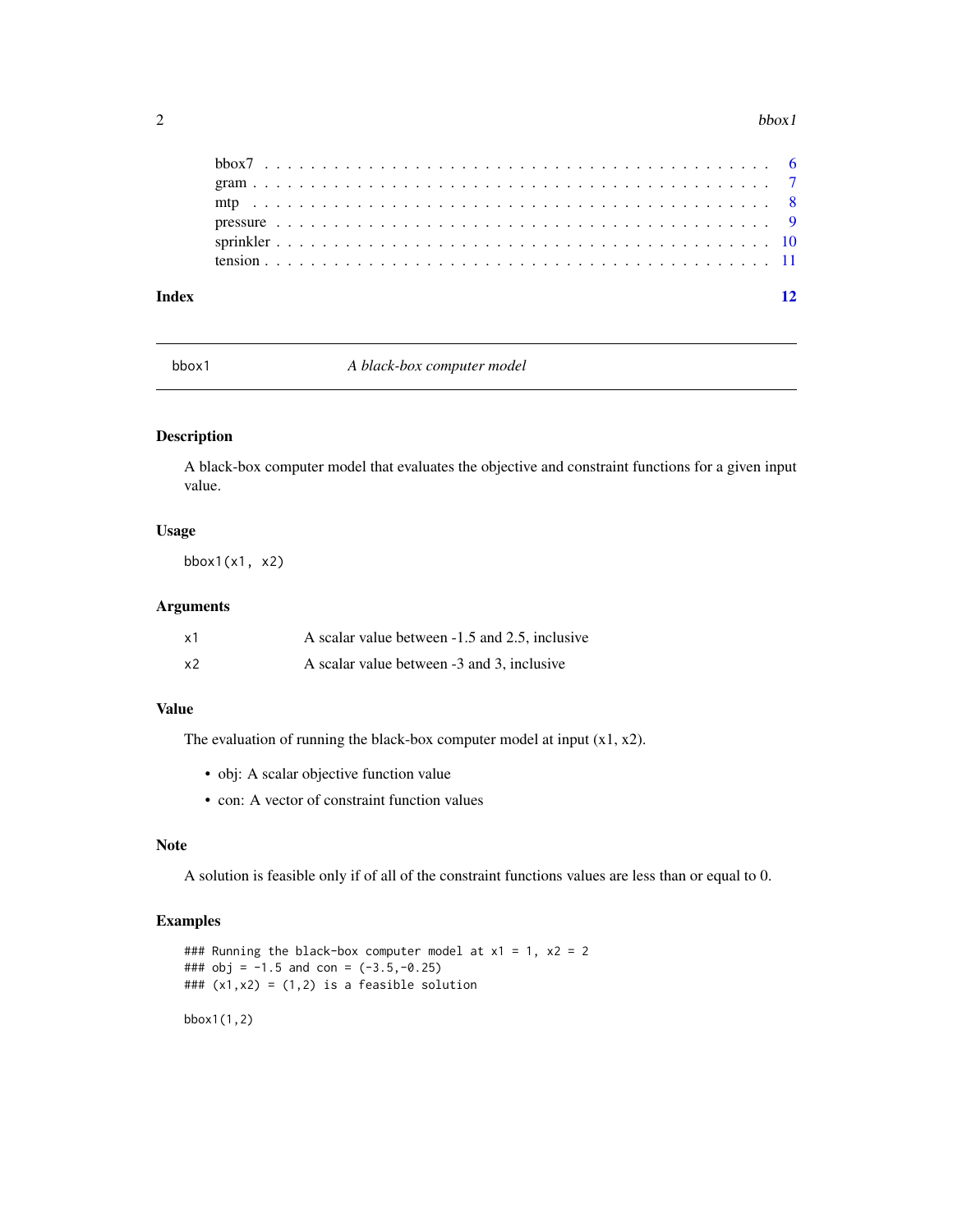<span id="page-2-0"></span>

A black-box computer model that evaluates the objective function for a given input value.

#### Usage

bbox2(x1, x2)

#### Arguments

| х1 | A scalar value between -3 and 3, inclusive |
|----|--------------------------------------------|
| x2 | A scalar value between -2 and 2, inclusive |

#### Value

The evaluation of running the black-box computer model at input  $(x1, x2)$ .

• obj: A scalar objective function value

#### Examples

### Running the black-box computer model at  $x1 = 1$ ,  $x2 = 1$ ### obj = 3.23333

bbox2(1,1)

bbox3 *A black-box computer model*

#### Description

A black-box computer model that evaluates the objective function for a given input value.

#### Usage

bbox $3(x1, x2)$ 

#### Arguments

| x1             | A scalar value between -2 and 2, inclusive |
|----------------|--------------------------------------------|
| x <sub>2</sub> | A scalar value between -2 and 2, inclusive |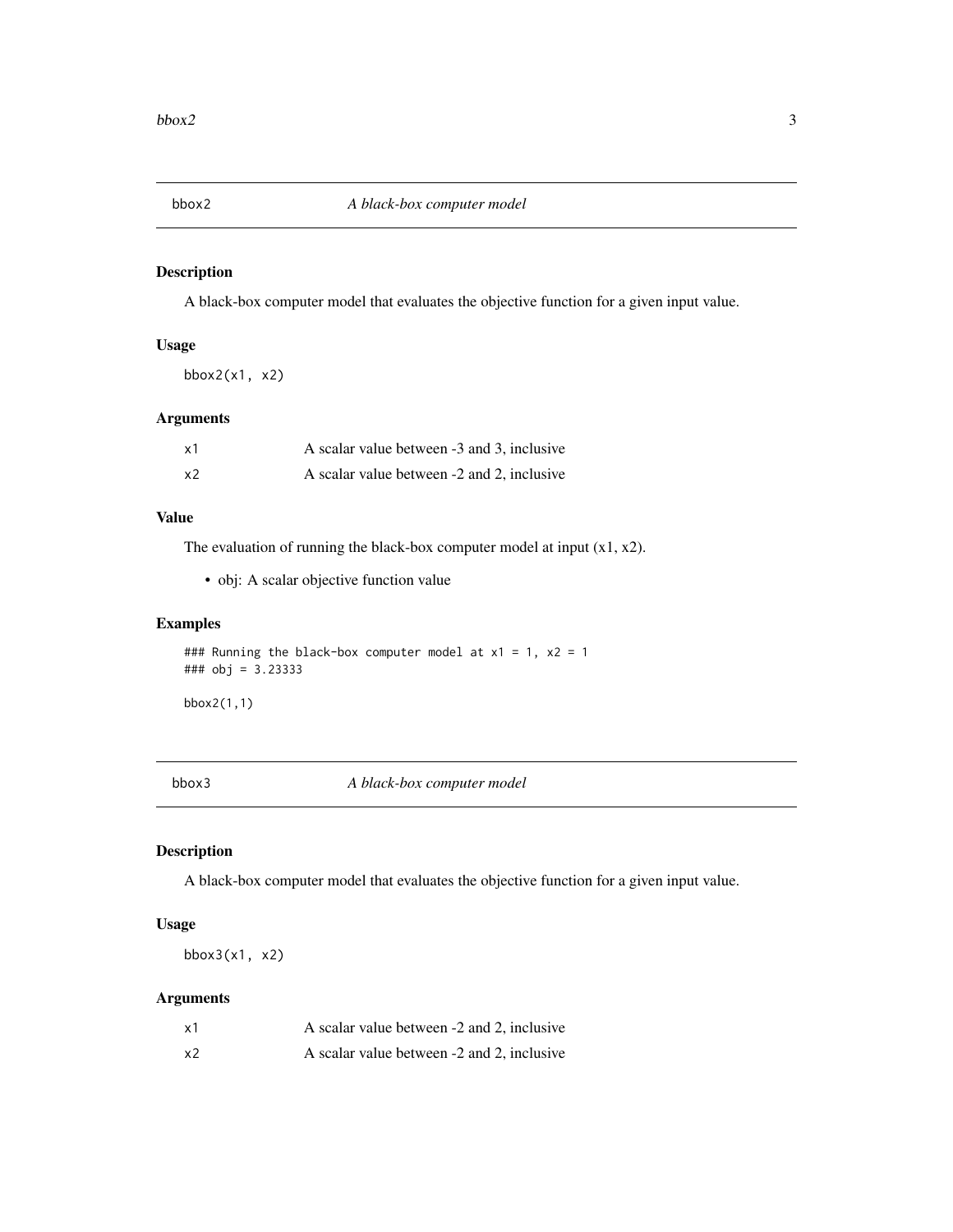#### <span id="page-3-0"></span>Value

The evaluation of running the black-box computer model at input  $(x1, x2)$ .

• obj: A scalar objective function value

#### Examples

```
### Running the black-box computer model at x1 = 1, x2 = 1### obj = 1876
```
bbox3(1,1)

bbox4 *A black-box computer model*

#### Description

A black-box computer model that evaluates the objective and constraint functions for a given input value.

#### Usage

bbox $4(x1, x2)$ 

#### Arguments

| х1 | A scalar value between -10 and 0, inclusive  |  |
|----|----------------------------------------------|--|
| х2 | A scalar value between -6.5 and 0, inclusive |  |

#### Value

The evaluation of running the black-box computer model at input  $(x1, x2)$ .

- obj: A scalar objective function value
- con: A vector of constraint function values

#### Note

A solution is feasible only if all of the constraint function values are less than or equal to 0.

#### Examples

### Running the black-box computer model at  $x1 = -1$ ,  $x2 = -1$ ### obj = 15.00539 and con = 7 ###  $(x1, x2) = (-1, -1)$  is not a feasible solution bbox4(-1,-1)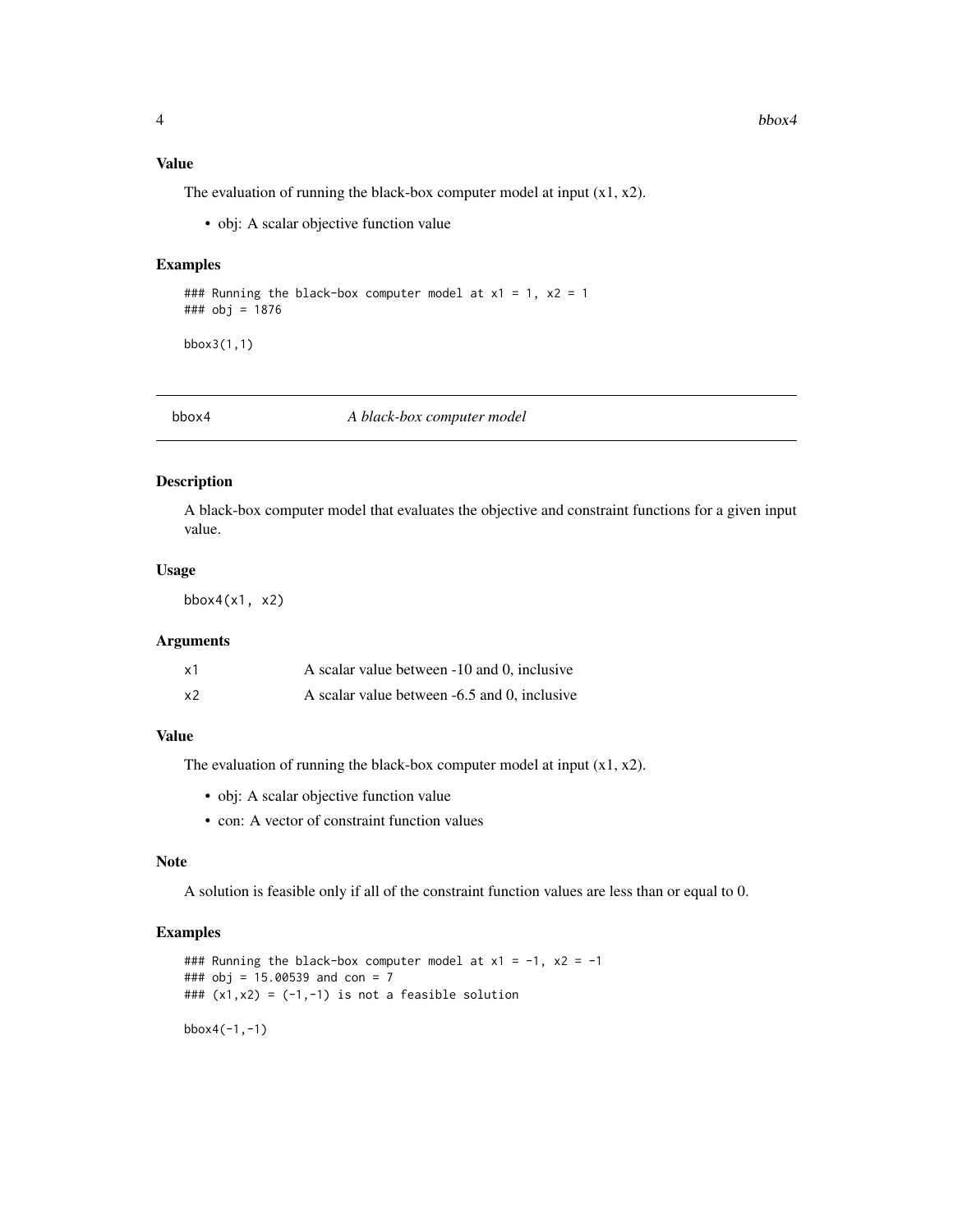<span id="page-4-0"></span>

A black-box computer model that evaluates the objective function for a given input value.

#### Usage

bbox5(x1, x2, x3)

#### Arguments

| x1             | A scalar value between -pi and pi, inclusive |
|----------------|----------------------------------------------|
| x <sub>2</sub> | A scalar value between -pi and pi, inclusive |
| x3             | A scalar value between -pi and pi, inclusive |

#### Value

The evaluation of running the black-box computer model at input  $(x1, x2, x3)$ .

• obj: A scalar objective function value

#### Examples

### Running the black-box computer model at  $x1 = 1$ ,  $x2 = 1$ ,  $x3 =1$ ### obj = 5.840058

bbox5(1,1,1)

bbox6 *A black-box computer model*

#### Description

A black-box computer model that evaluates the objective and constraint functions for a given input value.

#### Usage

bbox6(x1)

#### Arguments

x1 A scalar value between 0 and 10, inclusive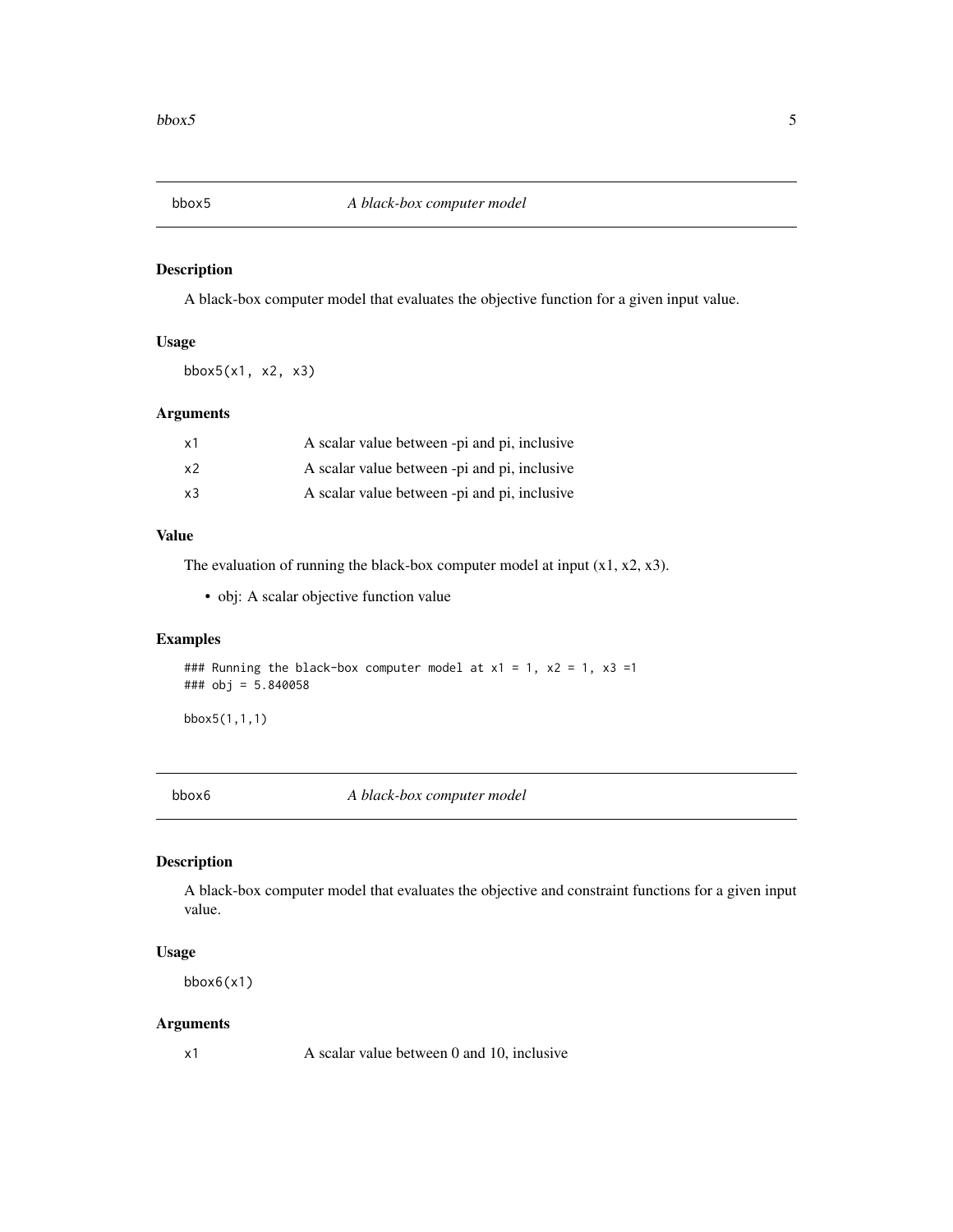#### <span id="page-5-0"></span>Value

The evaluation of running the black-box computer model at input x1.

- obj: A scalar objective function value
- con: A vector of constraint function values

#### Note

A solution is feasible only if the all of the constraint function values are less than or equal to 0.

#### Examples

```
### Running the black-box computer model at x1 = 1### obj = 0.926574 and con = (0.4259819,0.6472136)
### x1 = 1 is not a feasible solution
```
bbox6(1)

bbox7 *A black-box computer model*

#### Description

A black-box computer model that evaluates the objective and constraint functions for a given input value.

#### Usage

bbox7(x1, x2, x3, x4, x5, x6, x7, x8)

#### Arguments

| x1             | A scalar value between 0 and 1, inclusive |
|----------------|-------------------------------------------|
| x <sub>2</sub> | A scalar value between 0 and 1, inclusive |
| x3             | A scalar value between 0 and 1, inclusive |
| x4             | A scalar value between 0 and 1, inclusive |
| x <sub>5</sub> | A scalar value between 0 and 1, inclusive |
| x6             | A scalar value between 0 and 1, inclusive |
| x7             | A scalar value between 0 and 1, inclusive |
| x8             | A scalar value between 0 and 1, inclusive |

#### Value

The evaluation of running the black-box computer model at input  $(x1, x2, x3, x4, x5, x6, x7, x8)$ .

- obj: A scalar objective function value
- con: A vector of constraint function values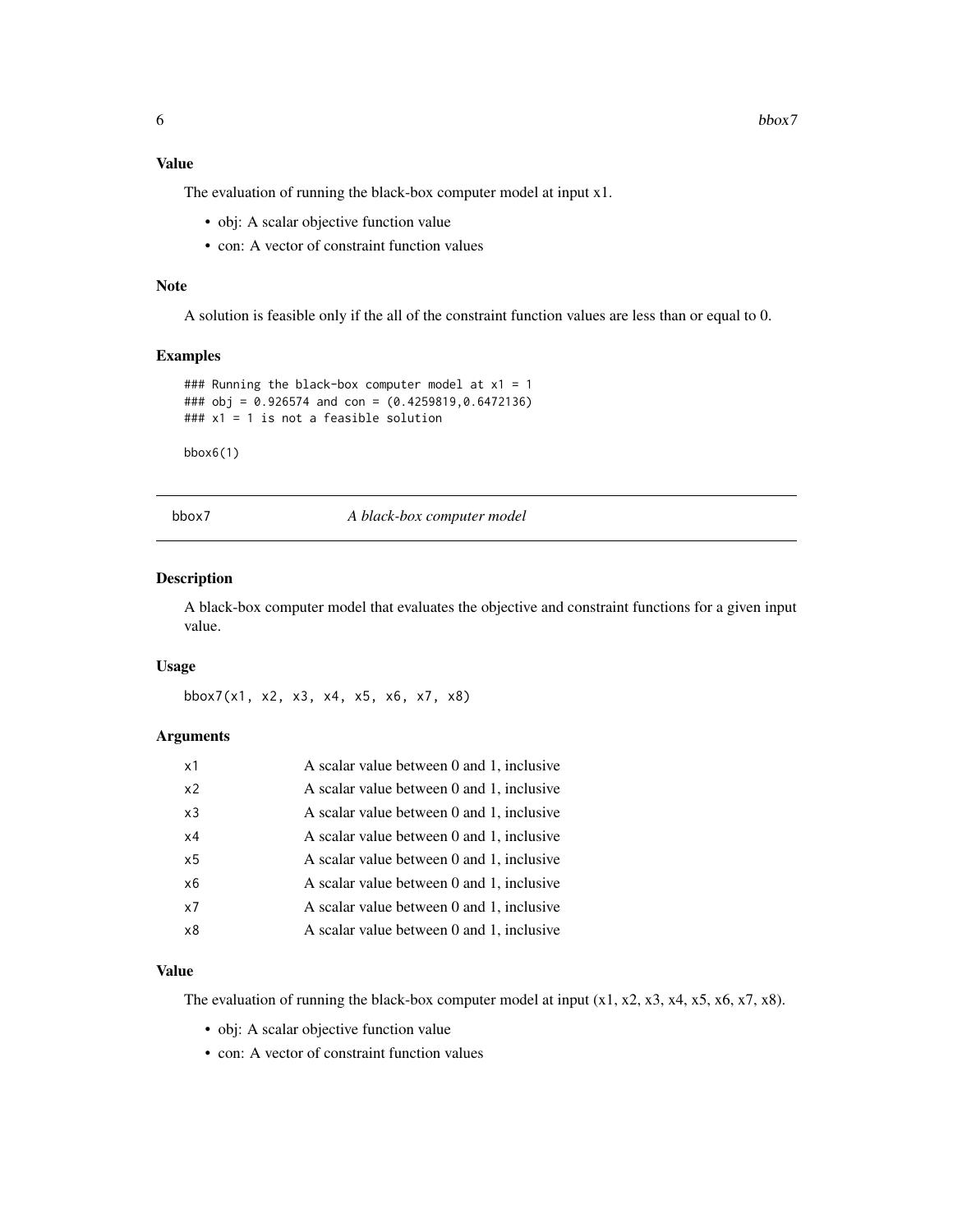<span id="page-6-0"></span>gram  $\sigma$  7 and 2012  $\sigma$  7 and 2013  $\sigma$  7 and 2013  $\sigma$  7 and 2013  $\sigma$  7 and 2013  $\sigma$  7 and 2013  $\sigma$  7 and 2013  $\sigma$  7 and 2013  $\sigma$  7 and 2013  $\sigma$  7 and 2013  $\sigma$  7 and 2013  $\sigma$  7 and 2013  $\sigma$  7 and 2013  $\sigma$  7 a

#### Note

A solution is feasible only if all of the constraint function values are less than or equal to 0.

#### Examples

### Running the black-box computer model at  $x1 = 0$ ,  $x2 = 0$ ,  $x3 = 0$ ,  $x4 = 0$ ,  $\# \# \#$  x5 = 0, x6 = 0, x7 = 0, x8 = 0 ### obj = 1 and con =  $(0.2,-0.8)$ ### (x1,x2,x3,x4,x5,x6,x7,x8) = (0,0,0,0,0,0,0,0) is not a feasible solution bbox7(0,0,0,0,0,0,0,0)

gram *The Gramacy et. al 2016 test function*

#### Description

The computer model test function introduced in Gramacy et. al 2016.

#### Usage

 $gram(x1, x2)$ 

#### Arguments

| х1 | A scalar value between 0 and 1, inclusive |  |
|----|-------------------------------------------|--|
| x2 | A scalar value between 0 and 1, inclusive |  |

#### Value

The evaluation of running the Gramacy et. al 2016 test function at input  $(x1, x2)$ .

- obj: A scalar objective function value
- con: A vector of constraint function values

#### Note

A solution is feasible only if of all of the constraint functions values are less than or equal to 0.

#### References

Gramacy, R.B., Gray, G.A., Digabel, S.L., Lee, H.K.H., Ranjan, P., Wells, G., and Wild, S.M. (2016). Modeling an augmented Lagrangian for blackbox constrained optimization. Technometrics, 58(1):1-11.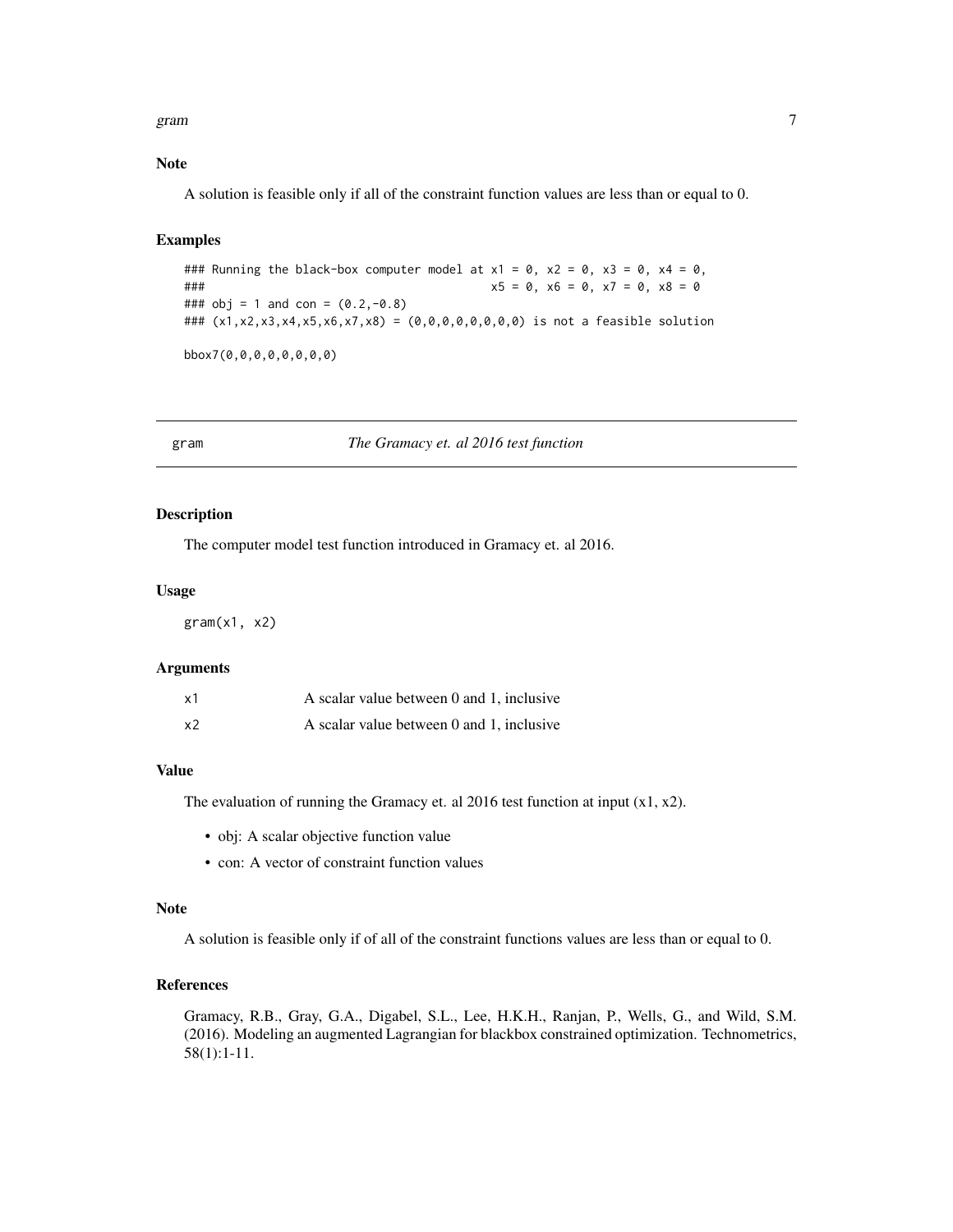#### <span id="page-7-0"></span>Examples

```
### Running the function at x1 = 0.2 and x2 = 0.2### obj = 0.4 and con = (1.29,-1.42)
### (x1, x2) = (0.2, 0.2) is not a feasible solution
gram(0.2,0.2)
```
#### mtp *The modified Townsend function*

#### Description

This function evaluates the objective and constraint functions for the modified Townsend function.

#### Usage

 $mtp(x1, x2)$ 

#### Arguments

| x1 | A scalar value between -2.25 and 2.5, inclusive |
|----|-------------------------------------------------|
| x2 | A scalar value between -2.5 and 1.75, inclusive |

#### Value

The evaluation of running the modified Townsend function at input pair  $(x1, x2)$ .

- obj: A scalar objective function value
- con: A scalar constraint function value

#### Note

A solution is feasible when the constraint function is less than or equal to 0.

#### Examples

```
### Running the modified Townsend function at x1 = 1 and x2 = 0.8### obj = 0.9073035 and con = 2.012166
### (x1, x2) = (1, 1) is not a feasible solution
mtp(1,1)
```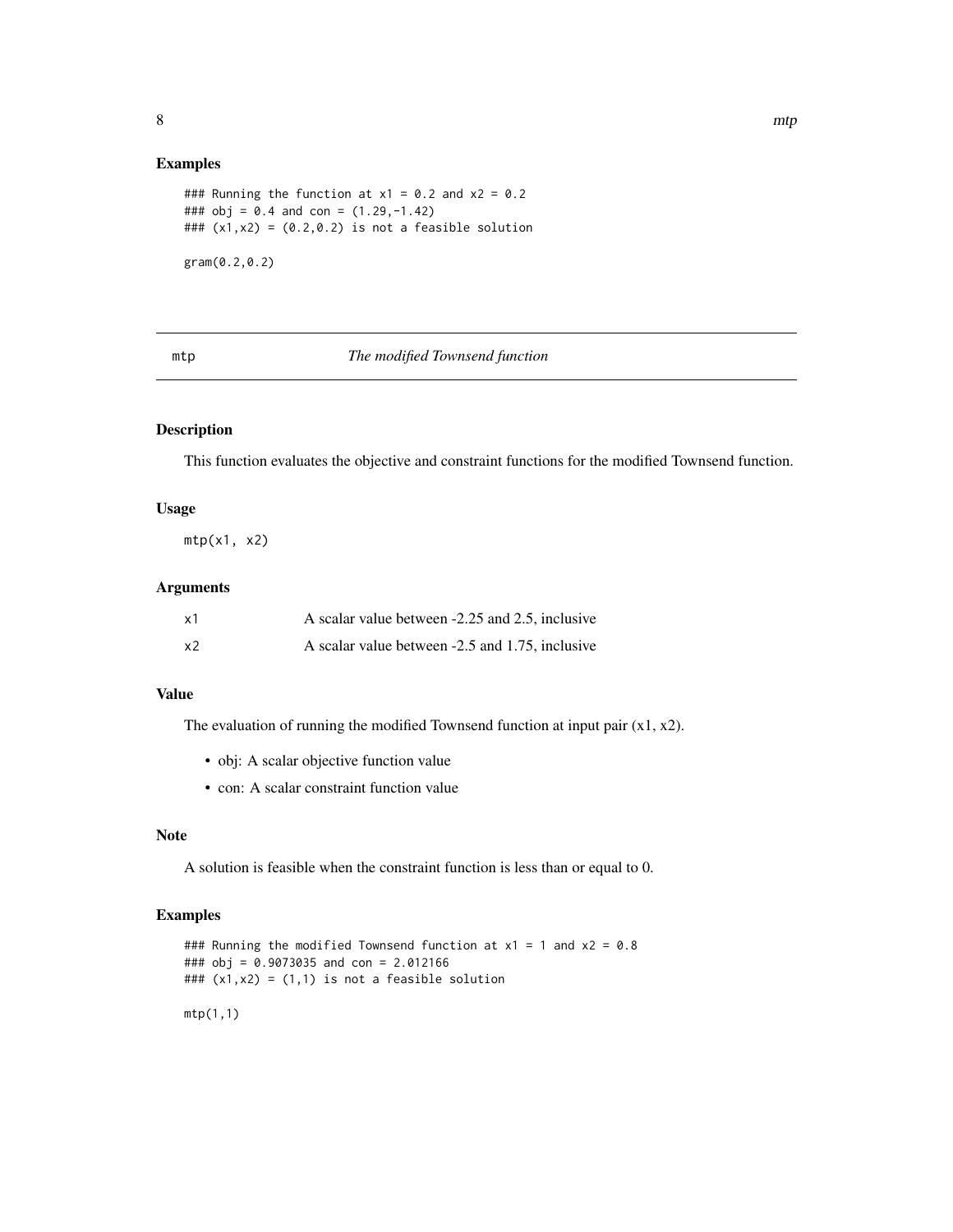<span id="page-8-0"></span>

The pressure vessel computer model is designed to minimize the total cost of constructing a pressure vessel considering the cost of material, forming, and welding. The four inputs to the computer model are the thickness of the shell  $(x1)$ , the thickness of the head  $(x2)$ , the inner radius  $(x3)$ , and the length of the cylindrical section of the vessel (x4) not including the head. Note, the thicknesses of the variables are integer multiples of 0.0625 inches. The cost of the pressure vessel is subject to four constraints.

#### Usage

pressure(x1, x2, x3, x4)

#### **Arguments**

| x1             | A scalar value between 0 and 99, inclusive, controlling the thickness of the shell.                                                              |
|----------------|--------------------------------------------------------------------------------------------------------------------------------------------------|
| x <sub>2</sub> | A scalar value between 0 and 99, inclusive, controlling the thickness of the head.                                                               |
| x3             | A scalar value between 0 and 200, inclusive, controlling the inner radius.                                                                       |
| x4             | A scalar value between 0 and 200, inclusive, controlling the length of the cylin-<br>drical section of the vessel $(x4)$ not including the head. |

#### Value

The evaluation of running the tension spring computer model at input  $(x1, x2, x3)$ .

- obj: A scalar objective function value
- con: A vector of constraint function values

#### Note

A solution is feasible only if of all of the constraint functions values are less than or equal to 0.

#### Examples

### Running the function at  $x1 = 10$ ,  $x2 = 4$ ,  $x3 = 21$ ,  $x4 = 24$ . ### obj = 55536.1 and con = (-10.4053, -20.77104, 1219107.94901, -216) ### (x1,x2,x3,x4) = (10,4,21,24) is not a feasible solution

pressure(10,4,21,24)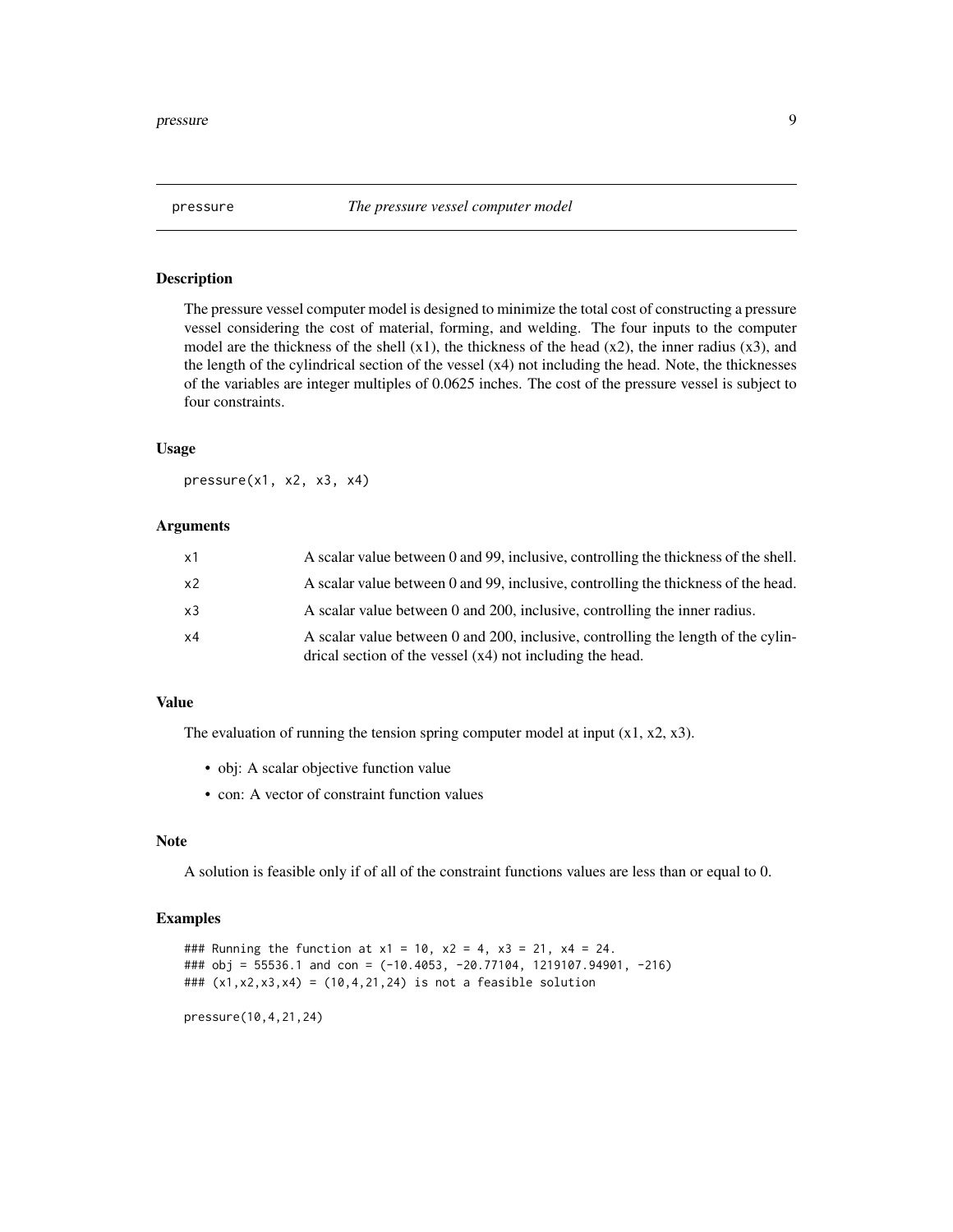<span id="page-9-0"></span>

The sprinkler computer model is a multiobjective optimization problem. The objectives are to minimize the water consumption associated with using a garden sprinkler, while also maximizing the speed and range of the garden sprinkler. The eight inputs to the computer model are the vertical  $(x1)$  and tangential  $(x2)$  nozzle angle, the nozzle profile  $(x3)$ , the diameter of the sprinkler head  $(x4)$ , the dynamic  $(x5)$  and static  $(x6)$  friction moment, the entrance pressure  $(x7)$ , and the diameter flow line  $(x8)$ .

#### Usage

sprinkler(x1, x2, x3, x4, x5, x6, x7, x8)

#### Arguments

| x1             | A scalar value between 0 and 90, inclusive, controlling the vertical nozzle angle.                |
|----------------|---------------------------------------------------------------------------------------------------|
| x <sub>2</sub> | A scalar value between 0 and 90, inclusive, controlling the tangential nozzle<br>angle.           |
| x3             | A scalar value between 2e-6 and 4e-6, inclusive, controlling the nozzle profile.                  |
| x4             | A scalar value between 0.1 and 0.2, inclusive, controlling the diameter of the<br>sprinkler head. |
| x5             | A scalar value between 0.01 and 0.02, inclusive, controlling the dynamic friction<br>moment.      |
| x6             | A scalar value between 0.01 and 0.02, inclusive, controlling the static friction<br>moment.       |
| x7             | A scalar value between 1 and 2, inclusive, controlling the entrance pressure.                     |
| x8             | A scalar value between 5 and 10, inclusive, controlling the diameter flow line.                   |
|                |                                                                                                   |

#### Value

The evaluation of running the sprinkler computer model at input  $(x1, x2, x3, x4, x5, x6, x7, x8)$ .

• obj: A vector of objective function values for consumption, speed, and range (in that order)

#### Note

The order of the outputs of the sprinkler computer model is consumption (minimize), speed (maximize), and range (maximize).

#### References

Bebber, D. v., Hochkirchen, T., Siebertz, K. (2010). Statistische Versuchsplanung: Design of Experiments (DoE). Germany: Springer Berlin Heidelberg.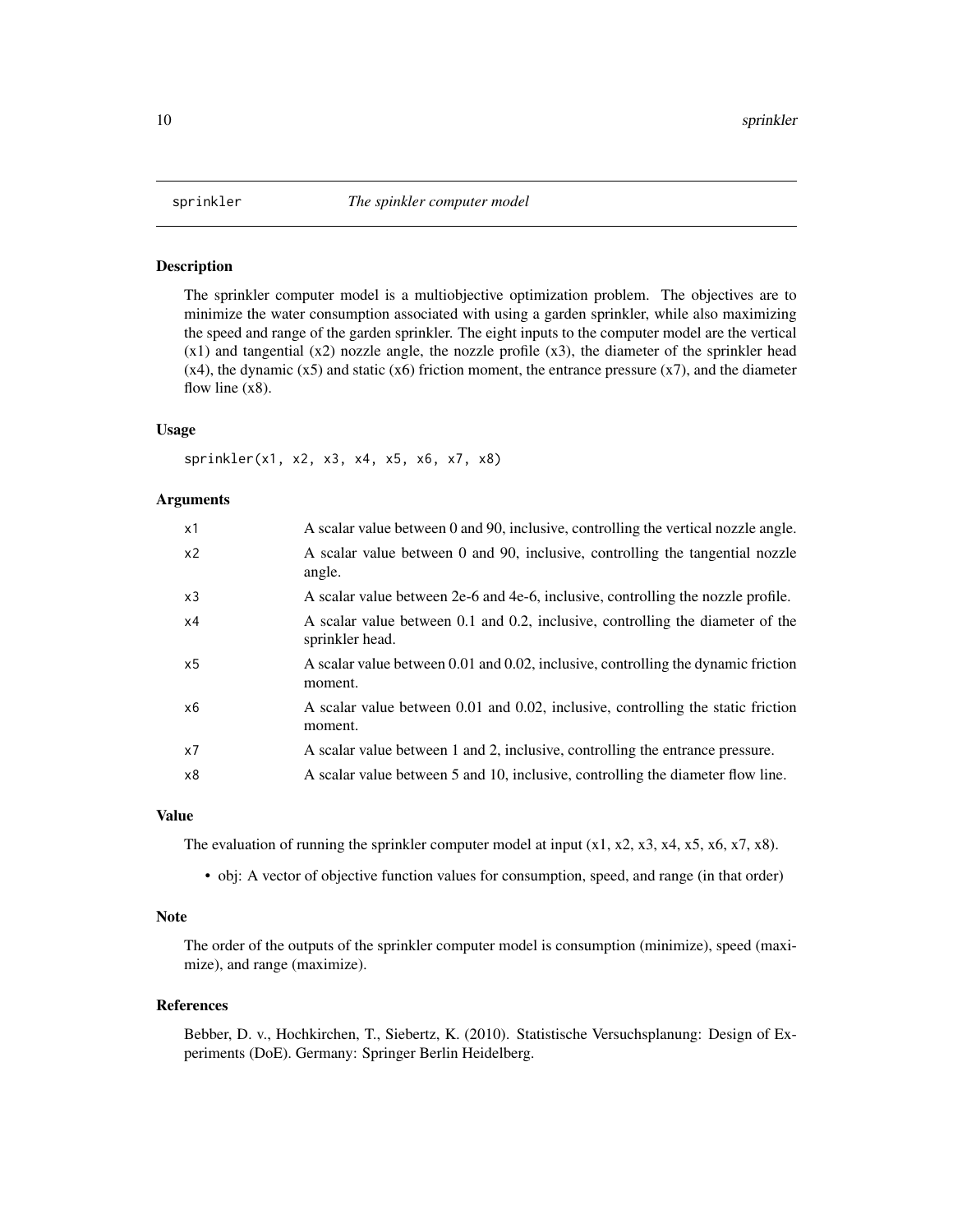#### <span id="page-10-0"></span>tension and the contract of the contract of the contract of the contract of the contract of the contract of the contract of the contract of the contract of the contract of the contract of the contract of the contract of th

#### Examples

```
### Running the function at x1 = 33, x2 = 18, x3 = 2e-6, x4 = 0.18,
### x5 = 0.015, x6 = 0.0199, x7 = 1.54, x8 = 7.5.
### obj = (4.218397, 5.321142, 3.124046)
sprinkler(33,18,2e-6,0.18,0.015,0.0199,1.54,7.5)
```
#### tension *The tension spring computer model*

#### Description

The tension spring computer model is designed to minimize the weight of a tension spring. The three inputs to the computer model are the wire diameter  $(x1)$ , mean coil diameter  $(x2)$ , and the number of active coils (x3). The tension spring weight is subject to four constraints on the shear stress, surge frequency, and deflection.

#### Usage

 $tension(x1, x2, x3)$ 

#### Arguments

| x1 | A scalar value between 0.05 and 2, inclusive, controlling the wire diameter.             |
|----|------------------------------------------------------------------------------------------|
| x2 | A scalar value between 0.25 and 1.3, inclusive, controlling the mean coil diam-<br>eter. |
| x3 | A scalar value between 2 and 15, inclusive, controlling the number of active<br>coils.   |

#### Value

The evaluation of running the tension spring computer model at input  $(x1, x2, x3)$ .

- obj: A scalar objective function value
- con: A vector of constraint function values

#### Note

A solution is feasible only if of all of the constraint functions values are less than or equal to 0.

#### Examples

```
### Running the function at x1 = 1, x2 = 1, x3 = 3.
### obj = 5 and con = (1,45.82,-1,0.33)
### (x1, x2, x3) = (1, 1, 3) is not a feasible solution
tension(1,1,3)
```